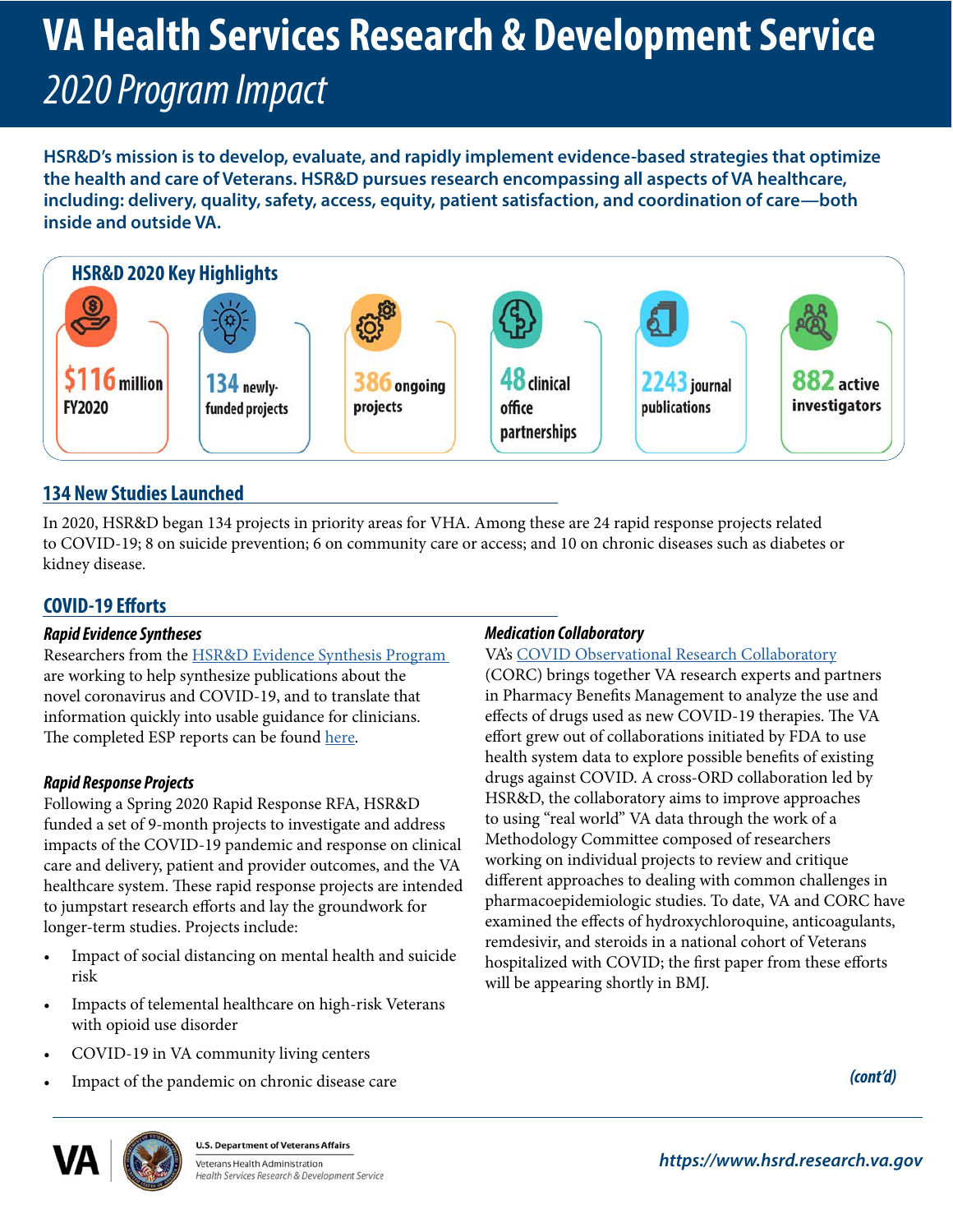## *VA HSR&D 2020 Program Impact*

#### *Community Living Centers*

HSR&D findings suggest that the current fever threshold [for COVID-19 screening](https://www.hsrd.research.va.gov/impacts/covid-19-community-living-centers.cfm) should be reconsidered. Repeated temperature measurement with a patient-derived baseline could increase sensitivity for surveillance purposes when applied to a nursing home population. In addition, ongoing work will determine the vital sign trend for Veterans residing in community living centers (CLCs), individually, and as a ward, to determine whether it can efectively identify Veterans and their CLC units with and without COVID-19.

#### *Equity*

Working with the Office of Health Equity, HSR&D and CSR&D researchers have examined the various efects of COVID on Veterans from various racial and ethnic groups. (*[Rentsch, et](https://pubmed.ncbi.nlm.nih.gov/32960880/)  [al., PLoS Med](https://pubmed.ncbi.nlm.nih.gov/32960880/)* and *[Ioannou, et al., JAMA Network Open](https://pubmed.ncbi.nlm.nih.gov/32965502/)*). A systematic review from the VA Evidence Synthesis Program that examined 54 studies on racial and ethnic disparities in COVID in the US was recently published. (*[Mackey et al,](http://Mackey et al, Annals of Internal Medicine)  [Annals of Internal Medicine](http://Mackey et al, Annals of Internal Medicine)*)

#### *COVID-19 Vaccines*

An HSR&D solicitation in December 2020 called for proposals for studies on behavioral factors of Veterans' COVID-19 vaccine uptake to examine vaccine acceptance over time and factors associated with effective implementation. This will extend short-term efforts of QUERI rapid response teams that are currently helping the National Center for Health Promotion and Disease Prevention examine the early phases of VA's vaccination eforts.

#### *Long-term Outcomes of COVID*

Research teams have just been selected in response to a solicitation released at the end of 2020 to initiate a large national study to examine the long-term outcomes of Veterans who have recovered from COVID infection, and to examine the efects of COVID on long-term symptoms, function, healthcare utilization, and costs of care. This study is expected to begin in Spring 2021 and extend for 3 years.

#### *Efects of the pandemic on non-COVID health outcomes*

In December 2020, HSR&D sponsored a meeting with over 50 researchers and program partners to identify research priorities regarding how disruptions in care and social supports from the pandemic may be afecting Veteran outcomes in mental health, acute, and chronic diseases. These priorities will be addressed through a call for research supplements that was released in December and a special solicitation for service directed research on non-COVID outcomes, to be coordinated through a Coordinating Center that will conduct a national study of all-cause mortality during the pandemic.

## **Research Centers and Networks**

#### • *COnsortia of REsearch (COREs)*

HSR&D announced the funding of a new COnsortia of REsearch (CORE) on [Virtual Care.](https://www.hsrd.research.va.gov/centers/core/virtual_care.cfm) Virtual care modalities, such as telehealth, aim to increase Veteran access to services, improve workflow and workload of VA clinical team members, and engage and support Veterans to participate in their own care. The Virtual Care CORE will develop an inclusive national network of researchers collaborating to accelerate research that evaluates and improves the use of virtual care to enhance the accessibility, capacity, and quality of VA healthcare and Veteran experience.

#### • *Coordinating Hub to Promote Research Optimizing Veteran-centric EHR Networks (PROVEN)*

The [PROVEN Hub](https://www.hsrd.research.va.gov/centers/proven/default.cfm) is designed to provide a single point of contact for the VA research community to design, conduct, and disseminate cutting-edge, operationally prioritized research and evaluation in support of a safe, effective, and efficient implementation of the Cerner Millennium Electronic Health Record (EHR) throughout VA.

• *Community Care Research Evaluation & Knowledge (CREEK) Center*  The [CREEK Center w](https://www.hsrd.research.va.gov/centers/creek/default.cfm)ill serve as a policy and data expertise hub to share and disseminate information across research and operations to 1) support the research of VA Community Care investigators by sharing knowledge acquired through the implementation of VA's expanded Community Care programs (Choice, MISSION); 2) provide VA's Office of Community Care leadership with key information and fndings from VA research that will help foster high quality, high impact, Veterancentered research on Community Care; and 3) serve as a source of triage for Community Care research needs that are dependent upon input or data from the Office of Community Care.